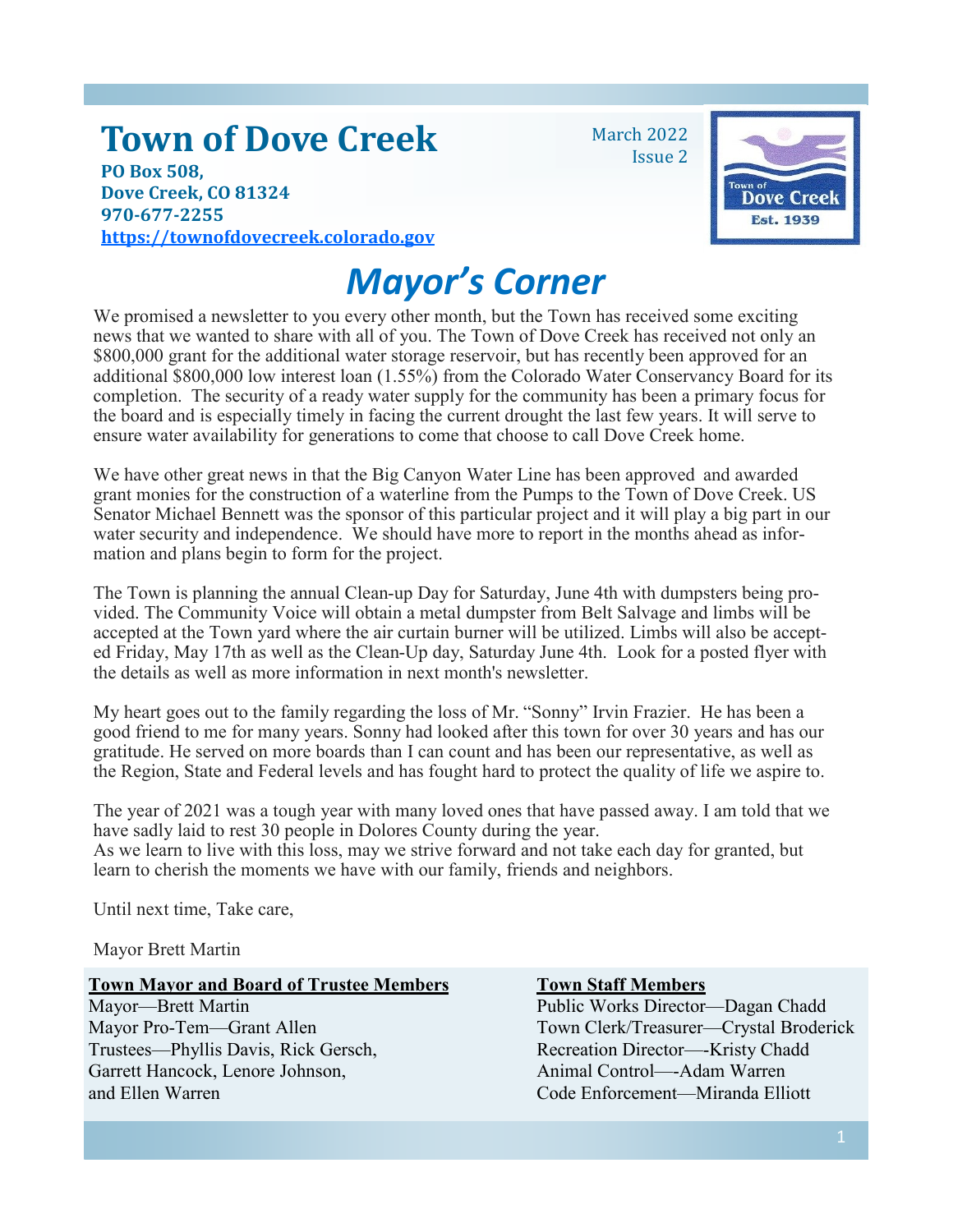# The April 5, 2022 Town Election has been Canceled.

The April 5, 2022 Town Election has been canceled due to not having more candidates than offices to be filled at such election.

The Town of Dove Creek will have one vacancy on the Dove Creek Board of Trustees in April 2022. If you have been a resident of Dove Creek for twelve consecutive months, are at least 18 years of age, are registered to vote, live within the city limits of Dove Creek, and have an interest in serving on the Board, send a Letter of Interest to the Town of Dove Creek at, PO Box 508, Dove Creek, CO 81324 or bring you Letter of Interest to the Town Office at 505 W 4th St.

Term of office is until the April 2024 Town Election.

Letter of Interest must be received on or before **April 18, 2022 by 4:00pm** for consideration.

#### **Water and Sewer Utility Bills**

Water and Sewer Utility Bills are due on the **15th** day of the month. A late charge of \$5.00 will be added for unpaid bills after the 15th of each month regardless if a bill is received by customer.

### **Friendly Reminder**

Please keep all water meter pit lids free and clear of landscape materials, sod, dirt, debris, weeds, etc. This will assist Public Works with your water meter reads each month.

# **Paying Online**  Paying online is available for utilities,

court fines, and water dock payments. Go to:

https://townofdovecreek.colorado.go[v](https://townofdovecreek.colorado.gov)



All pet cats within Dove Creek Town Limits are asked to have a collar. This allows Animal Control to distinguish between a pet and a stray.

### **Dog Licenses and Tags**

All dogs within Dove Creek Town Limits must be licensed with the Town Office. To obtain a license proof of rabies vaccination is required. If you have 1-3 dogs the cost is:

- Altered—\$10.00 Unaltered—\$15.00
- Tag replacement—\$2.00
- The fourth dog Altered—\$30.00 Unaltered—\$55.00
	-

 Tag Replacement—\$2.00 Limit of 4 dogs in city limits. *License due May 1, 2022*

A copy of the 2022 Drinking Water Quality Report Covering Data for Calendar Year 2021 for the Town of Dove Creek can be viewed online at our website, https://townofdovecreek.colorado.gov[,](https://townofdovecreek.colorado.gov) or a copy can be picked up at the Town Office located at 505 West 4th St.



## *Delinquent Account Reminder:*

Per Dove Creek Town Code 24-182, 24-183, 24-219 and 24-220, if monthly water/ sewer bill is not paid by the due date of the next monthly billing then the water/ sewer may be shut off by the Town without further notice to the consumer. If your water/sewer has been shut off for nonpayment, the water/sewer service will not be reinstated until all back water/sewer payments and a reconnect fee of \$50.00, have been paid in full.

**This means that the Town of Dove Creek will no longer be giving pink slips or phone calls for past due accounts.** If your account is more than one month past due please contact our office immediately at 970-677-2255 or stop by the Town Office located at 505 West 4th St. to avoid having your service shut off. Please contact us to make a payment in full or to setup a payment plan.

**AST DU**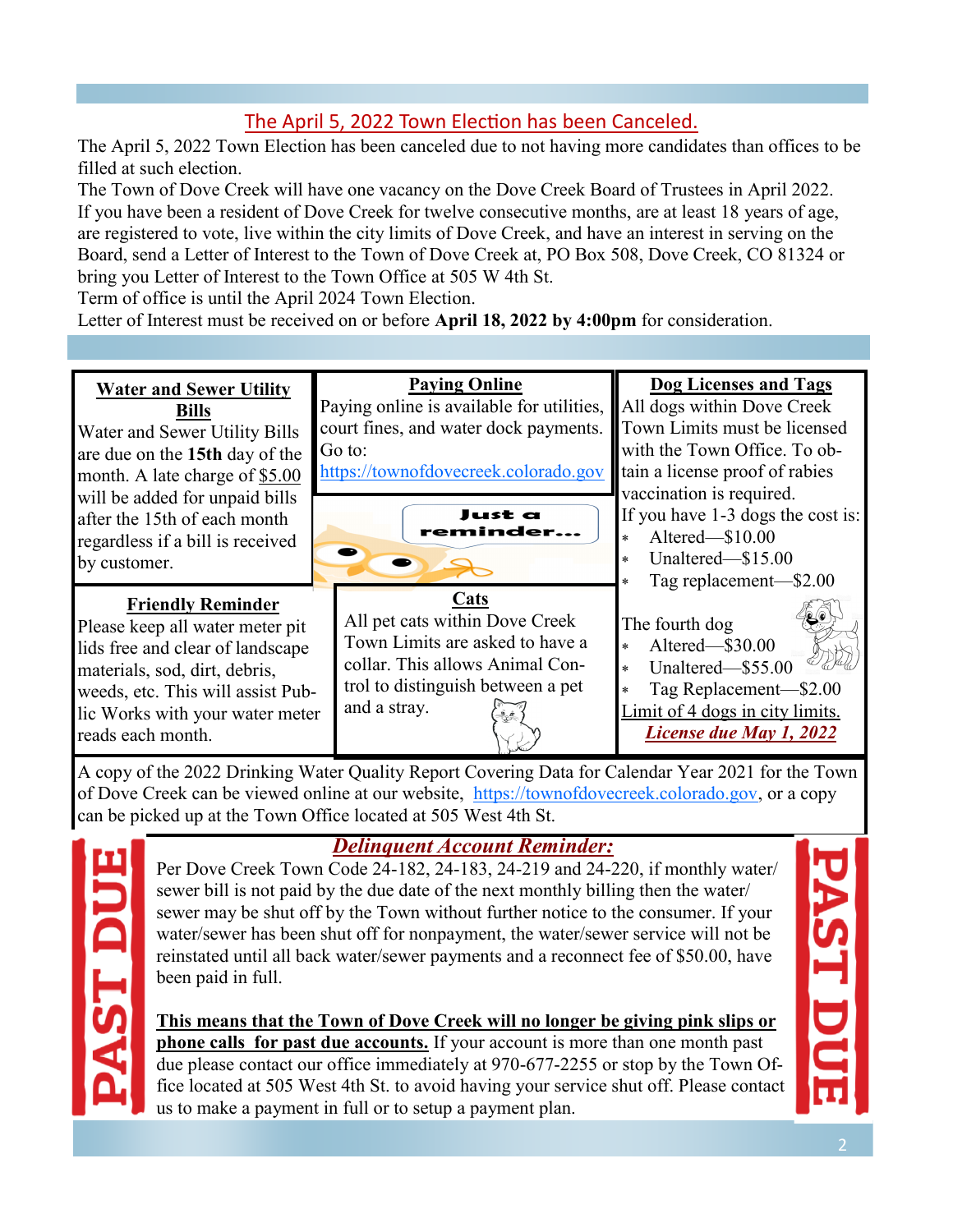# Calendar of Events

# **April 2022**

4H Dog and Cat Vaccine Clinic April 9, 2022 9am until 1pm At the Public Service Center, Dog Licenses will be sold at event.

| Sun            | Mon                                                       | <b>Tue</b> | <b>Wed</b> | Thu                                                               | Fri                                         | <b>Sat</b>                                                                                                                                       |
|----------------|-----------------------------------------------------------|------------|------------|-------------------------------------------------------------------|---------------------------------------------|--------------------------------------------------------------------------------------------------------------------------------------------------|
|                |                                                           |            |            |                                                                   | $\overline{l}$                              | $\overline{2}$<br>D.C. Rec Dept<br>Youth Volleyball<br>in Monticello                                                                             |
| $\mathfrak{Z}$ | $\overline{4}$                                            | 5          | 6          | $\overline{7}$<br>Town Board<br>Workshop &<br>Meeting @<br>6:30pm | 8                                           | $\bm{9}_{\textit{D.C. Rec Dept}}$<br>Youth Volleyball<br>in Blanding<br>Dog & Cat<br>Vaccination<br>Clinic 9am-1pm<br>@ Public Service<br>Center |
| 10             | 11                                                        | 12         | 13         | 14                                                                | 15<br><b>Water/Sewer</b><br><b>Bill Due</b> | 16<br>D.C. Rec Dept<br>Youth Volleyball<br>in Dove Creek                                                                                         |
| 17             | 18<br>Deadline to apply<br>for vacant Trustee<br>position | 19         | 20         | 21<br>Atmos Public<br>Hearing & Town<br>Board Meeting @<br>6:30pm | 22                                          | 23<br>D.C. Rec Dept<br>Youth Volleyball<br>in<br>Cortez                                                                                          |
| 24             | 25                                                        | 26         | 27         | 28                                                                | 29                                          | 30<br>D.C. Rec Dept<br>Youth Volleyball<br>in Mancos                                                                                             |